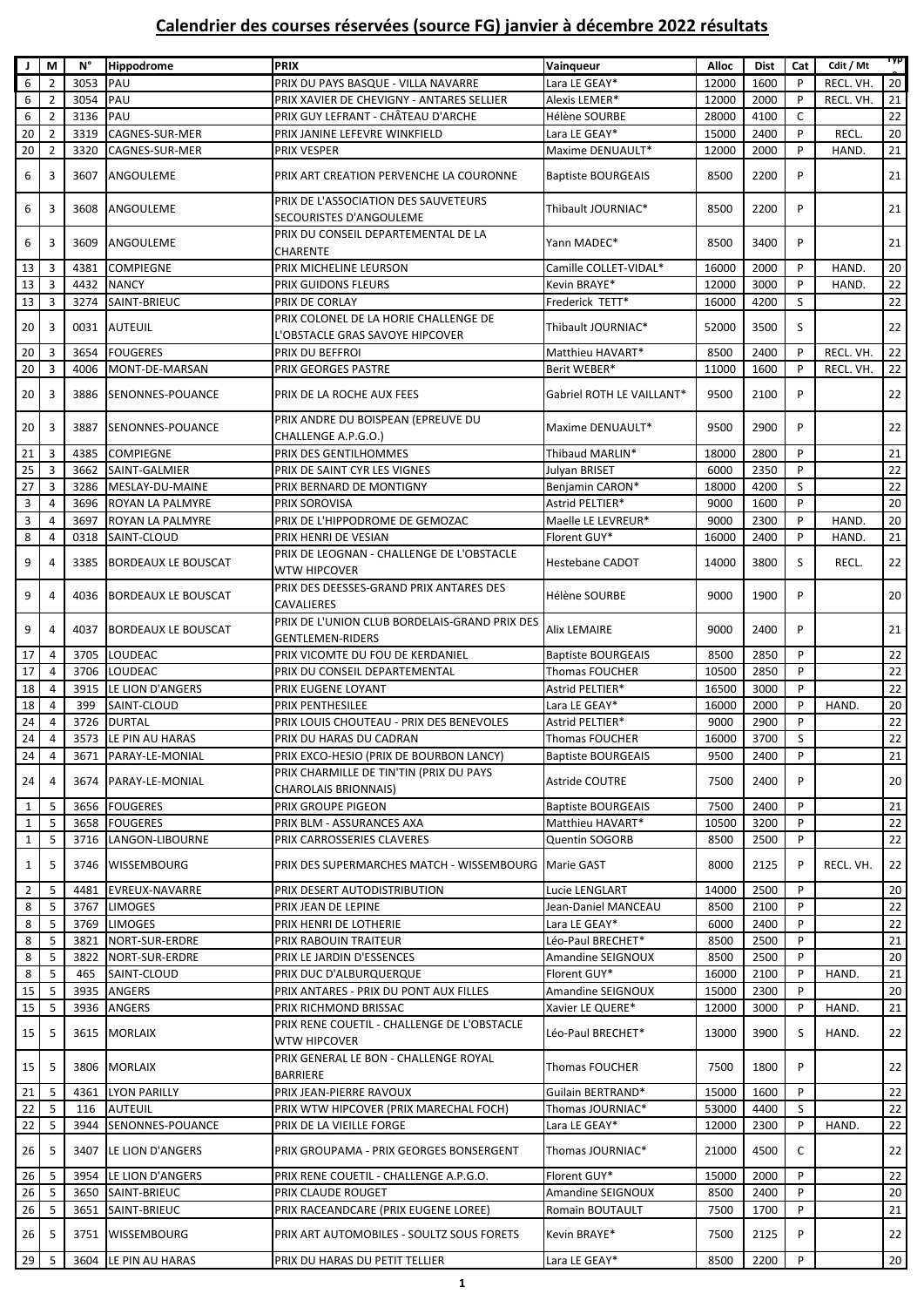## **Calendrier des courses réservées (source FG) janvier à décembre 2022 résultats**

| 29              | 5              | 3605              | LE PIN AU HARAS          | PRIX DU HARAS DE GRANDCAMP                     | Thomas FOUCHER*     | 8500  | 3100 | P            |              | 21     |
|-----------------|----------------|-------------------|--------------------------|------------------------------------------------|---------------------|-------|------|--------------|--------------|--------|
|                 |                |                   |                          |                                                |                     |       |      |              |              |        |
| 29              | 5              | 3782              | <b>VANNES</b>            | PRIX DU CONSEIL DEPARTEMENTAL DU MORBIHAN      | Thibaud MACÉ*       | 8500  | 2200 | P            |              | 22     |
|                 |                |                   |                          |                                                |                     |       |      |              |              |        |
| 31              | 5              | 3266              | <b>COMPIEGNE</b>         | PRIX XAVIER DE CHEVIGNY                        | Thomas GUINEHEUX*   | 21000 | 4700 | $\mathsf C$  |              | 22     |
| 5               | 6              | 548               | <b>CHANTILLY</b>         | PRIX ALY KHAN                                  | Thibault MARLIN*    | 23000 | 1200 | P            |              | 21     |
| 6               | 6              | 4602              | <b>ROSTRENEN</b>         | PRIX CORENTIN BOUCHE                           | Maelle LE LEVREUR*  | 8500  | 2850 | P            |              | 20     |
| 6               | 6              | 4603              | <b>ROSTRENEN</b>         | PRIX DU COMTE ANTOINE ROUILLE D'ORFEUIL        | Amandine SEIGNOUX   | 8500  | 2200 | P            |              | 20     |
|                 |                |                   |                          | PRIX METEOR ET HETZEL (PRIX LECLERC DRIVE      |                     |       |      |              |              |        |
| 6               | 6              | 4620              | <b>WISSEMBOURG</b>       | WISSEMBOURG)                                   | <b>Gus SNIJDERS</b> | 8000  | 2150 | P            |              | 22     |
|                 |                |                   |                          |                                                |                     |       |      | P            |              |        |
| 8               | 6              | 4640              | <b>AMIENS</b>            | PRIX DE PERONNE                                | Lara LE GEAY*       | 16000 | 2200 |              |              | 20     |
| 12              | 6              | 4683              | NORT-SUR-ERDRE           | PRIX YVES LE GUALES DE MEZAUBRAN               | Thomas JOURNIAC*    | 8500  | 1800 | P            |              | 21     |
| 12              | 6              | 4684              | NORT-SUR-ERDRE           | PRIX CHARIER TP NOZAY                          | Xavier LE QUERE*    | 8000  | 2500 | P            |              | 21     |
| 14              | 6              |                   | 4714 COMPIEGNE           | PRIX DES GENTLEMEN                             | Thomas JOURNIAC*    | 16000 | 2400 | P            | HAND.        | 21     |
| 18              | 6              | 4010              | <b>JALLAIS</b>           | PRIX DE LA ROCHARDIERE                         | Frederick TETT*     | 12000 | 4500 | S            |              | 22     |
|                 |                |                   |                          | CHPT DU MONDE LONGINES FEGENTRI - PRIX REINE   |                     |       |      |              |              |        |
| 19              | 6              | 592               | <b>CHANTILLY</b>         | MARIE-AMELIE LONGINES                          | Evelina RONNLUND    | 21000 | 2100 | P            | HAND.        | 20     |
| 19              | 6              | 4755              | <b>CORLAY</b>            | PRIX KERBASTAR                                 | Thomas FOUCHER*     | 7000  | 3100 | P            |              | 21     |
|                 |                |                   |                          |                                                |                     |       |      | P            |              |        |
| 19              | 6              | 4756              | <b>CORLAY</b>            | PRIX KERBONELEN                                | Benjamin CARON*     | 10500 | 3100 |              |              | 21     |
| 19              | 6              | 4757              | <b>CORLAY</b>            | PRIX DE VILLENEUVE                             | Thibaud MACÉ*       | 10500 | 3100 | P            |              | 21     |
| 19              | 6              |                   | 4767 MONTAUBAN           | PRIX ETIENNE BARRIER                           | ANNULÉE             | 8500  | 2250 | P            | RECL. VH.    | 22     |
| 19              | 6              | 4011              | SAINT-PIERRE-LA-COUR     | PRIX FTPB                                      | Guillaume VIEL*     | 12000 | 4250 | C            |              | 22     |
| 25              | 6              | 4812              | <b>CLUNY</b>             | PRIX GILLES DENIS                              |                     | 8500  | 1900 | P            |              | 22     |
| 26              | 6              |                   | 4836 LA-ROCHE-POSAY      | PRIX DU FUTUROSCOPE                            |                     | 8500  | 2400 | P            |              | 22     |
| 26              | 6              | 4845              | LANGON-LIBOURNE          | PRIX GENERALI CABINET CAPES                    |                     | 8000  | 2500 | P            |              | 22     |
| 30 <sup>°</sup> | 6              | 624               | <b>PARISLONGCHAMP</b>    | PRIX DES CENTAURES                             |                     | 18000 | 2400 | P            |              | 21     |
|                 | $\overline{7}$ |                   |                          |                                                |                     |       |      | P            |              | 21     |
| $\overline{2}$  |                | 633               | <b>CHANTILLY</b>         | PRIX DES LIONS                                 |                     | 18000 | 1600 |              |              |        |
| 3               | $\overline{7}$ | 4888              | LA GACILLY               | PRIX JEAN CLAUDE ANNEE                         |                     | 7500  | 2250 | P            |              | 22     |
| 4               | $\overline{7}$ | 4911              | ARGENTAN                 | PRIX DU PAYS D'ARGENTAN                        |                     | 12000 | 2100 | P            | H.RECL       | 20     |
| 10              | $\overline{7}$ | 4978              | CASTERA-VERDUZAN         | PRIX DES MOUSQUETAIRES                         |                     | 8500  | 2400 | P            |              | 22     |
| 11              | $\overline{7}$ |                   | 3797 GRANVILLE           | PRIX DES VANS MTM                              |                     | 13000 | 4300 | S            | HAND.        | 22     |
| 11              | $\overline{7}$ | 4986              | <b>GRANVILLE</b>         | PRIX MALPLANCHE                                |                     | 11000 | 3100 | P            |              | 22     |
| 14              | $\overline{7}$ | 4040              | <b>CORLAY</b>            | PRIX PAUL DE ROBIEN - EQUICER                  |                     | 13000 | 4500 | C            |              | 22     |
| 14              | $\overline{7}$ |                   | 5014 CORLAY              | PRIX RENDEZ-VOUS                               |                     | 7500  | 2300 | P            |              | 22     |
|                 | $\overline{7}$ | 5018              | <b>DIEPPE</b>            |                                                |                     | 14000 | 3400 | P            |              | 22     |
| 14              |                |                   |                          | PRIX DU PUITS SALE                             |                     |       |      |              |              |        |
| 14              | $\overline{7}$ | 5021              | POMPADOUR                | PRIX DOCTEUR MOURIES                           |                     | 8500  | 1700 | P            |              | 22     |
| 14              | $\overline{7}$ | 5022              | POMPADOUR                | PRIX BARON DE NEXON                            |                     | 8500  | 2400 | P            |              | 22     |
| 14              | $\overline{7}$ | 5023              | <b>POMPADOUR</b>         | PRIX JEAN-CLAUDE TENEZE                        |                     | 8500  | 1700 | P            | RECL. VH.    | 22     |
| 16              | $\overline{7}$ | 684               | SAINT-CLOUD              | PRIX GENERAL DE SAINT-DIDIER                   |                     | 18000 | 3000 | P            |              | 21     |
| 17              | $\overline{7}$ | 693               | CHANTILLY                | PRIX DES MUSES                                 |                     | 18000 | 1600 | P            |              | 20     |
|                 |                |                   |                          |                                                |                     |       |      |              |              |        |
| 17 <sup>1</sup> | $\overline{7}$ | 4048              | <b>LA-ROCHE-POSAY</b>    | PRIX LOSTIS RECYCLAGE - PRIX DOCTEUR MARECHAL  |                     | 13000 | 4200 | S            |              | 22     |
|                 |                |                   |                          | PRIX DIEUZY - PRIX WILLIAM DE MONTZEY (1928-   |                     |       |      |              |              |        |
| 17 <sup>1</sup> | $\overline{7}$ |                   | 5051 ROCHEFORT-SUR-LOIRE |                                                |                     | 8500  | 1600 | P            |              | 21     |
|                 |                |                   |                          | 2011)                                          |                     |       |      |              |              |        |
| 17              | 7              |                   | 5064 VITTEL              | PRIX DE CRAINVILLERS                           |                     | 10500 | 2400 | P            | RECL. VH.    | 22     |
| 18              | $\overline{7}$ | 5071              | ARGENTAN                 | PRIX DE FONTENAI                               |                     | 12000 | 2500 | P            | H.RECL       | 21     |
| 20              | $\overline{7}$ | <b>5114 VICHY</b> |                          | PRIX DE L'OFFICE DU TOURISME                   |                     | 12000 | 1850 | P            | RECL. VH.    | 22     |
| 21              | 7              | 701               | PARISLONGCHAMP           | PRIX DES AMAZONES                              |                     | 18000 | 2100 | P            |              | 20     |
|                 |                |                   |                          | PRIX NATHANAELLE ARTU (PRIX P.MICHEL, R.PICARD |                     |       |      |              |              |        |
| 24              | 7              | 5239              | MONTIER-EN-DER           | ET P.MARCHAND)                                 |                     | 8000  | 1700 | P            |              | 22     |
| 24              | 7              | 5240              | MONTIER-EN-DER           | PRIX CLAUDE BURON                              |                     | 8000  | 3000 | P            |              | 22     |
| 31              | $\overline{7}$ |                   | 5278 LA TESTE DE BUCH    | PRIX PIERRE & GERARD SCHOCRON                  |                     | 15000 | 2200 | P            |              | 22     |
| 31              | $\overline{7}$ |                   |                          |                                                |                     |       |      | P            |              | 20     |
|                 |                |                   | 5280 LA TESTE DE BUCH    | PRIX LOUIS DU CHEYRON                          |                     | 12000 | 1900 |              | HAND.        |        |
| 31              | 7              | 5281              | LA TESTE DE BUCH         | PRIX SAUTERNES CUP BY CHATEAU D'ARCHE          |                     | 12000 | 2400 | P            | HAND.        | 21     |
| 6               | 8              |                   | 3899 POMPADOUR           | PRIX DE LESPINATS                              |                     | 16000 | 3600 | S            |              | 22     |
| $\overline{7}$  | 8              | 5406              | <b>DINAN</b>             | PRIX IDEAL AUTO                                |                     | 7500  | 2700 | P            |              | 21     |
| $\overline{7}$  | 8              | 5407              | <b>DINAN</b>             | GRAND PRIX DE LA VILLE DE DINAN (PRIX C. DE    |                     | 10500 | 2700 | P            |              | 21     |
|                 |                |                   |                          | COUESSIN)                                      |                     |       |      |              |              |        |
| $\overline{7}$  | 8              | 5418              | ROCHEFORT-SUR-LOIRE      | PRIX MONTICOLA                                 |                     | 9000  | 2400 | P            | HAND.        | 20     |
| $\overline{7}$  | 8              |                   | 5424 ROYAN LA PALMYRE    | PRIX LES MAISONS CHANTAL.B.                    |                     | 8500  | 2300 | P            |              | 20     |
| $\overline{7}$  | 8              |                   | 5425 ROYAN LA PALMYRE    | PRIX DU CHATEAU DE BEAULON                     |                     | 8000  | 2900 | P            |              | 22     |
|                 | 8              |                   | 3875 CLAIREFONTAINE      | PRIX MICHEL D'AREXY                            |                     | 28000 | 3700 | S            |              | 22     |
| 12              |                |                   |                          |                                                |                     |       |      |              |              |        |
| 12              | 8              | 5182              | <b>CLAIREFONTAINE</b>    | PRIX GUY FAUR DE PIBRAC                        |                     | 18000 | 2900 | P            |              | 21     |
| 13              | 8              |                   | 5190 CLAIREFONTAINE      | PRIX MEMORIAL HENRI DE MONTESQUIEU             |                     | 16000 | 2900 | P            | HAND.        | 21     |
| 13              | 8              |                   | 5191 CLAIREFONTAINE      | PRIX DU CLOS FLEURI                            |                     | 14000 | 2200 | P            | H.RECL       | 20     |
| 14              | 8              |                   | 4082 MAURON              | PRIX D'AUTEUIL                                 |                     | 12000 | 4500 | C            |              | 22     |
| 15              | 8              | 765               | DEAUVILLE                | PRIX ROYAL BARRIERE                            |                     | 23000 | 1500 | $\mathsf{P}$ |              | 20     |
| 15              | 8              | 766               | <b>DEAUVILLE</b>         | <b>67EME PRIX GEORGES COURTOIS</b>             |                     | 23000 | 1900 | P            |              | 21     |
| 15              | 8              |                   | 5256 VITTEL              | PRIX DE SURIAUVILLE                            |                     | 11500 | 3400 | P            |              | 22     |
| 18              | 8              |                   | 5526 MONTIGNAC           | PRIX JACQUES BERNARD                           |                     | 7500  | 2600 | P            | <b>MIXTE</b> | 22     |
| 21              | 8              |                   | 5552 LE LION D'ANGERS    | PRIX D'ANDIGNE                                 |                     |       | 3000 | P            | HAND.        | 22     |
|                 |                |                   |                          |                                                |                     | 12000 |      |              |              |        |
| 21              | 8              |                   | 4096 LE PERTRE           | PRIX JEAN ETIENNE DE QUATREBARBES              |                     | 13000 | 4500 | C            |              | 22     |
| 21              | 8              |                   | 5562 POMPADOUR           | PRIX MARQUISE DE POMPADOUR                     |                     | 8500  | 1700 | $\mathsf{P}$ |              | $20\,$ |